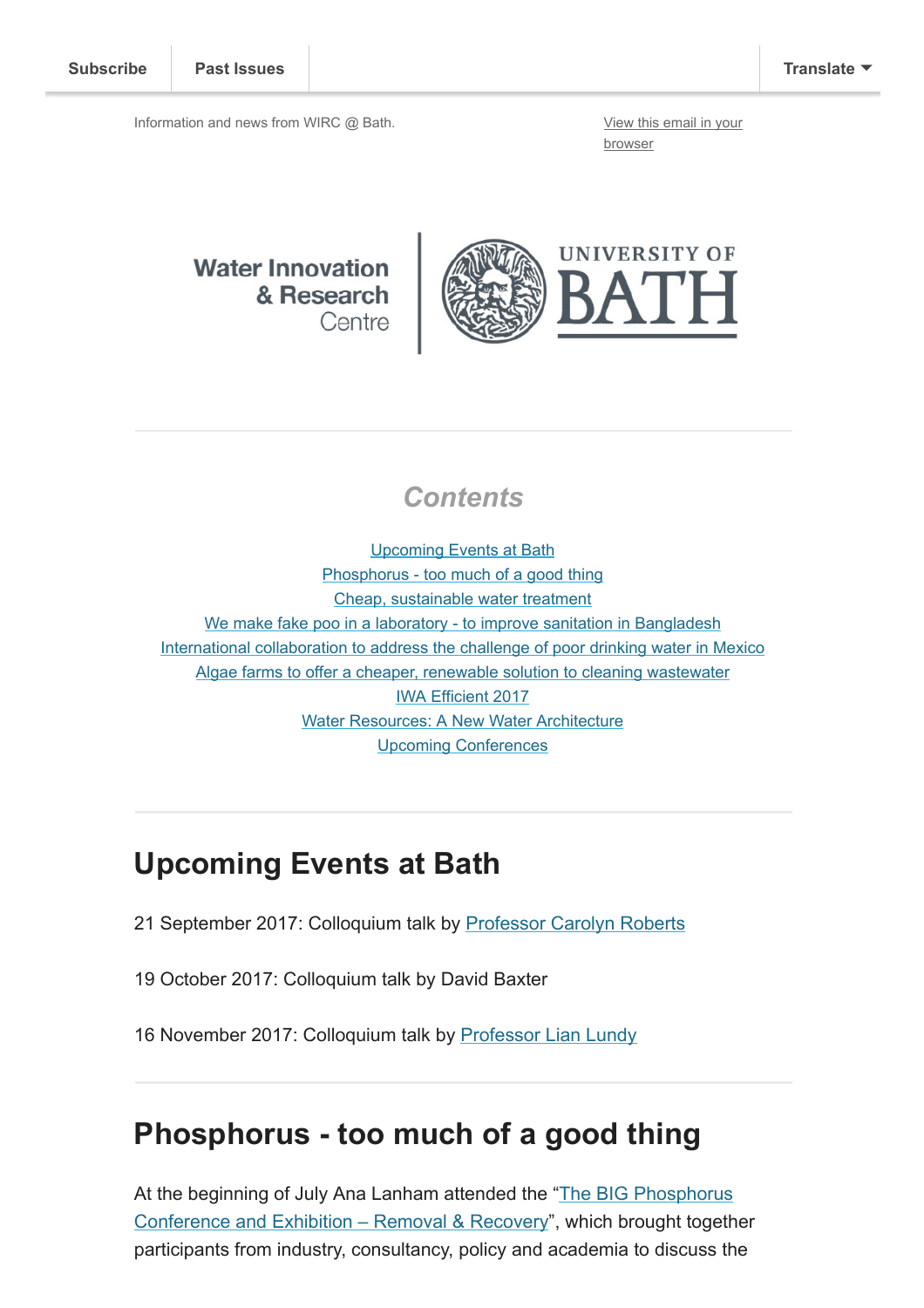### <span id="page-1-0"></span>Cheap, sustainable water treatment

A multi-disciplinary research project at the University hopes to develop an efficient, portable and low cost continuous treatment system for contaminated [drinking water for poor rural communities in developing countries. Read the full](http://www.bath.ac.uk/research/news/2017/07/12/university-develops-new-cheap-sustainable-water-treatment-devices-for-developing-countries) article.

# <span id="page-1-1"></span>We make fake poo in a laboratory – to improve sanitation in Bangladesh

Naomi Deering, a postgraduate researcher in faecal sludge management, in the [Research Unit for Water, Environment and Infrastructure Resilience \(WEIR\)](http://www.bath.ac.uk/ace/research/weir/) at the University recently had an article on her work published in The Conversation. [Read the full article by Naomi Deering.](http://theconversation.com/we-make-fake-poo-in-a-laboratory-to-improve-sanitation-in-bangladesh-77753)

# <span id="page-1-2"></span>International collaboration to address the challenge of poor drinking water in Mexico

People living in Mexico could soon benefit from a new international collaboration to secure clean drinking water in the country. Read the full article.

# <span id="page-1-3"></span>Algae farms to offer a cheaper, renewable solution to cleaning wastewater

A collaborative research project between the University of Bath and Wessex Water is investigating using algae as a natural and sustainable way to treat wastewater. [Read more about the project.](http://www.bath.ac.uk/research/news/2017/07/26/88988/)

# <span id="page-1-4"></span>IWA Efficient 2017

Waterwise, in collaboration with the Watef network and the Water Innovation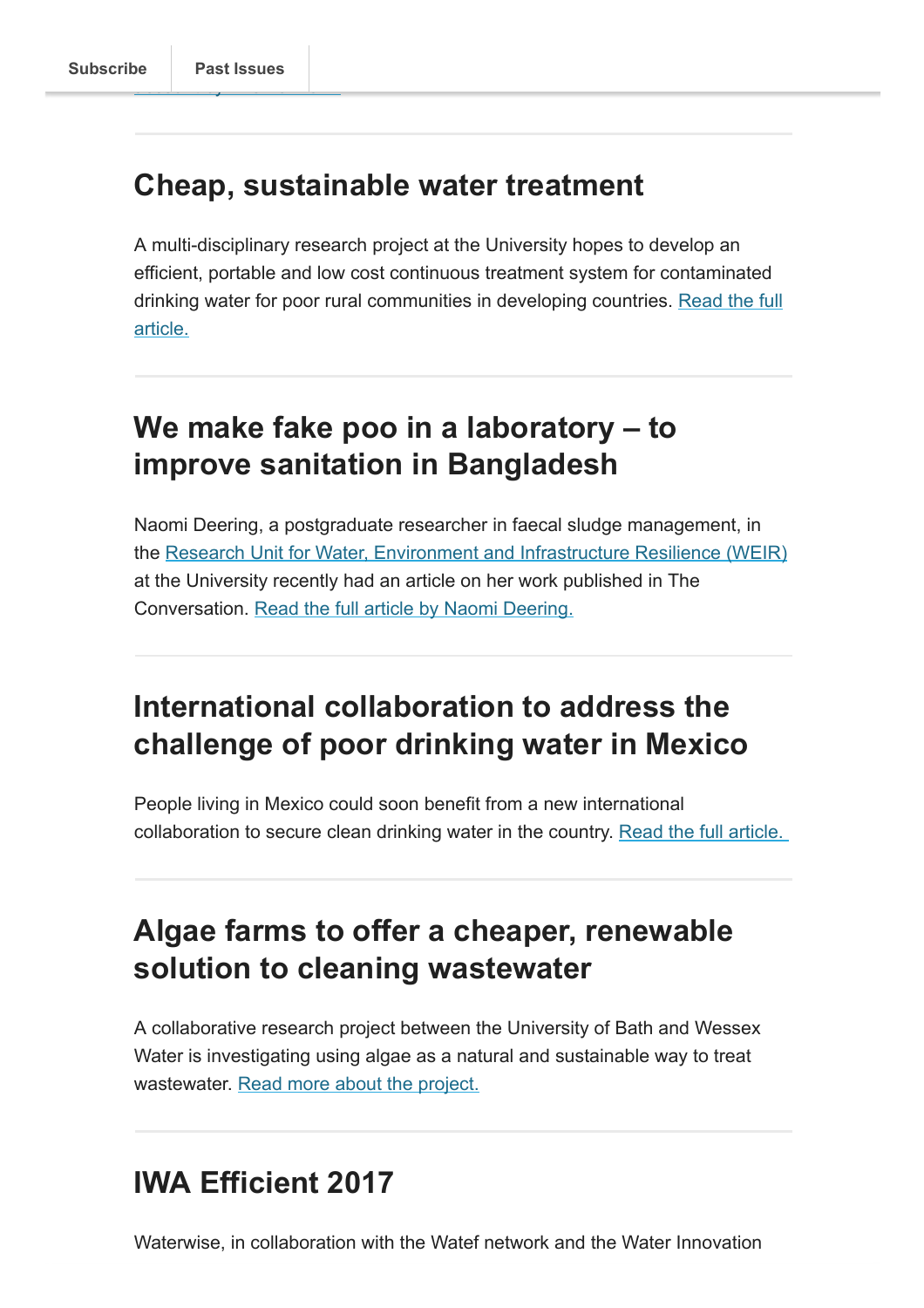presentations and workshops over three days and delegates from 23 countries represented. Keynote speakers included Jean Spencer from Anglian Water, Trevor Bishop from Ofwat and Jamie Workman from Aquashares Inc. Conference topics included drought in California, Australia and South Africa as well as leading approaches to leakage management, smart metering, retrofit and engagement from across the world. Conference presentations and photos from the event are available at: [www.efficient2017.com](http://www.efficient2017.com/)

### <span id="page-2-0"></span>Water Resources: A New Water Architecture

Michael Norton, a Visiting Senior Industrial Fellow at the University of Bath, has co-authored a book which takes a unique approach to the challenges of water management. The stress caused by our desire to live, eat and consume is examined in the context of Governance, the role of policy and the commercial [world. Find out more about the book and the authors nine-step vision for a New](http://eu.wiley.com/WileyCDA/WileyTitle/productCd-1118793900.html) Water Architecture.

### <span id="page-2-1"></span>Upcoming Conferences

27 August - 1 September 2017: Stockholm, Sweden, [World Water Week](http://www.worldwaterweek.org/)

[10 - 13 December 2017: Cape Town, South Africa, International Young Water](http://iwaywpconference.org/) Professionals Conference

[23 - 25 May 2018: Rome, Italy, Sludge Management in Circular Economy](http://smice2018.com/) (SMICE)

You can find all IWA events on their [website](http://www.iwa-network.org/all-events/).



Copyright © 2017 Water Innovation & Research Centre (WIRC) @ Bath, All rights reserved.